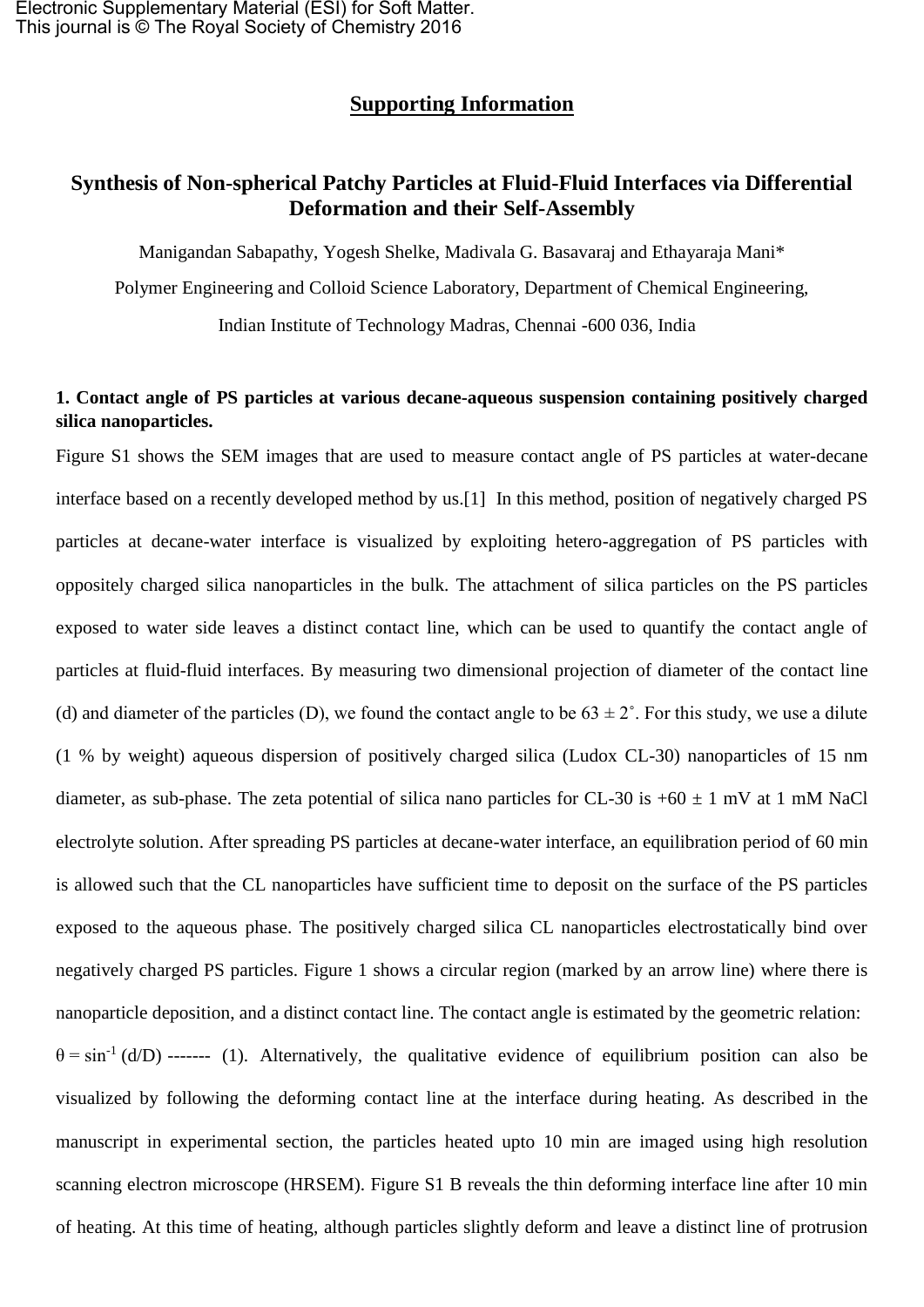at the contact line, yet it retains a spherical shape but the deformation begin to grow over time. The deformation line can be easily tracked to visualize the equilibrium position of the particles. The visual appearance shown by Figure S1 B is in agreement with the contact line measured from Figure S1A.



**Figure S1.** A) Visualization of equilibrium position of particles at the decane-water interface by depositing Ludox-CL nanoparticles on the part exposed to water side, B) qualitative evident for visualizing equilibrium position by tracing deformed contact line due to differential deformation. The scale bar corresponds to 1  $\mu$ m.

## **2. Contact angle of PS particles at decane-aqueous solution containing negatively charged SDS surfactants.**

Measurement of contact angle of particles spread at aqueous surfactant solution-decane interface is done by visualizing the deformed line formed at the interface as similar as the one shown in Figure S1 B. From Figure S2, it appears that the contact angle of particles is close to 90˚. However, when emulsifying decane and aqueous suspension containing SDS and PS particles, we find that the particles stabilize preferentially oil-in-water type emulsion. This observation suggests that the contact angle could be slightly lesser than 90˚.

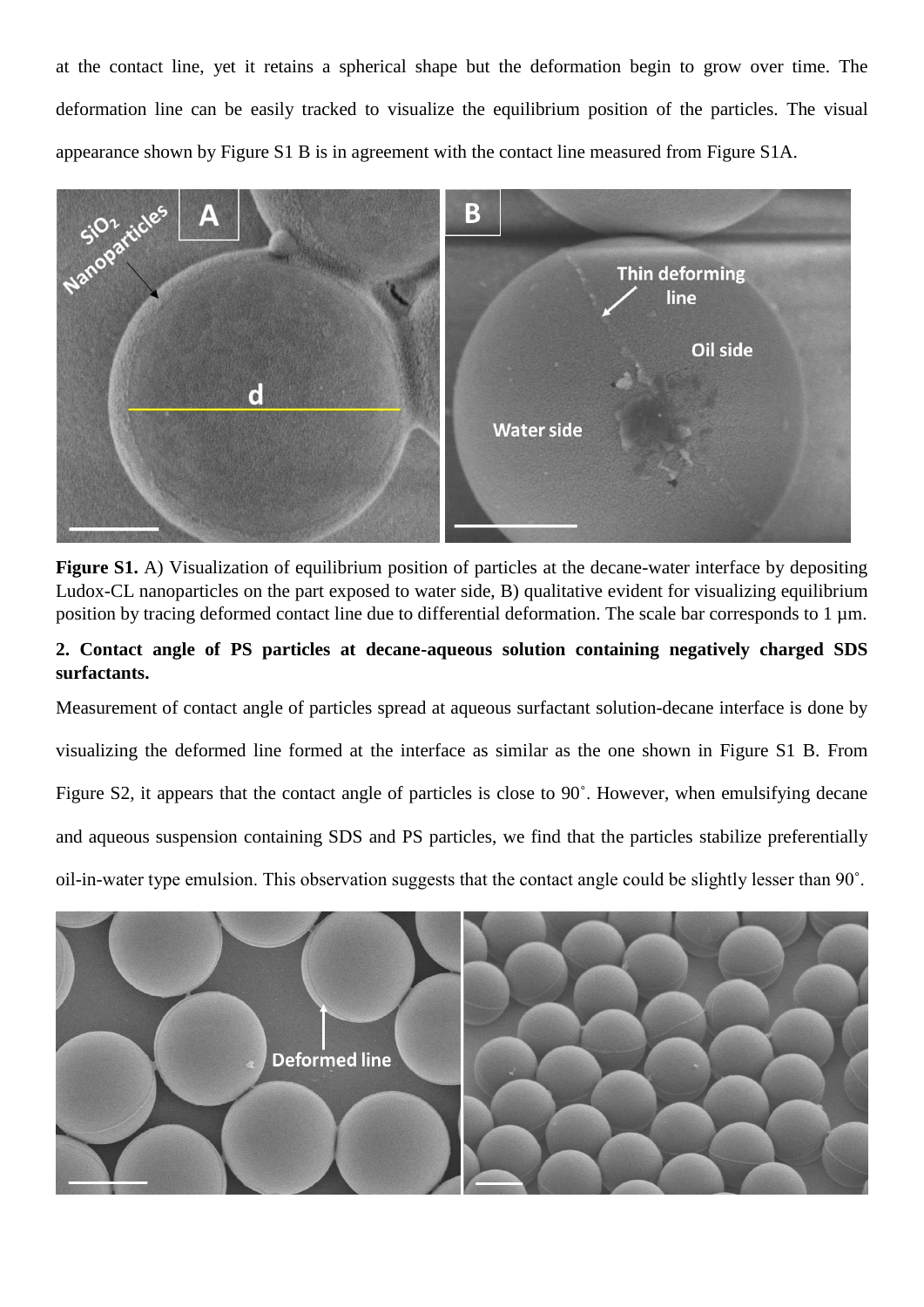**Figure S2.** HRSEM images at different regions of deposition of particles showing distinct demarcation line when imaged A) from top and B) by tilting the substrate upto the observation angle of 50° using tilted mode of operation. The scale bar corresponds to  $2 \mu m$ .

### **3. Contact angle of PS particles at decane-aqueous solution containing positively charged CTAB surfactants.**

Measurement of contact angle of particles spread at aqueous CTAB solution-decane interface is done by emulsifying aqueous solution containing CTAB and PS-decane. The type of emulsion formed is an indication of particle wettability. From Figure S3, we find that water-in-oil (W/O) emulsion is formed by synergistic stabilization of CTAB and the PS particles. It appears that the contact angle of particles is more than 90˚, in accordance with well accepted rule that the hydrophobic particles stabilize water-in-oil emulsions. Figure S3 D-E reveals the deforming contact line at the interface. Thus, the thin and distinct contact line showing demarcation of deforming boundary line between water and oil interface reaffirms the trend of wettability or contact angle of PS particles found in emulsion based system. The demarcation made by thin deforming line suggests that the contact angle is higher than 90˚, θ>90˚.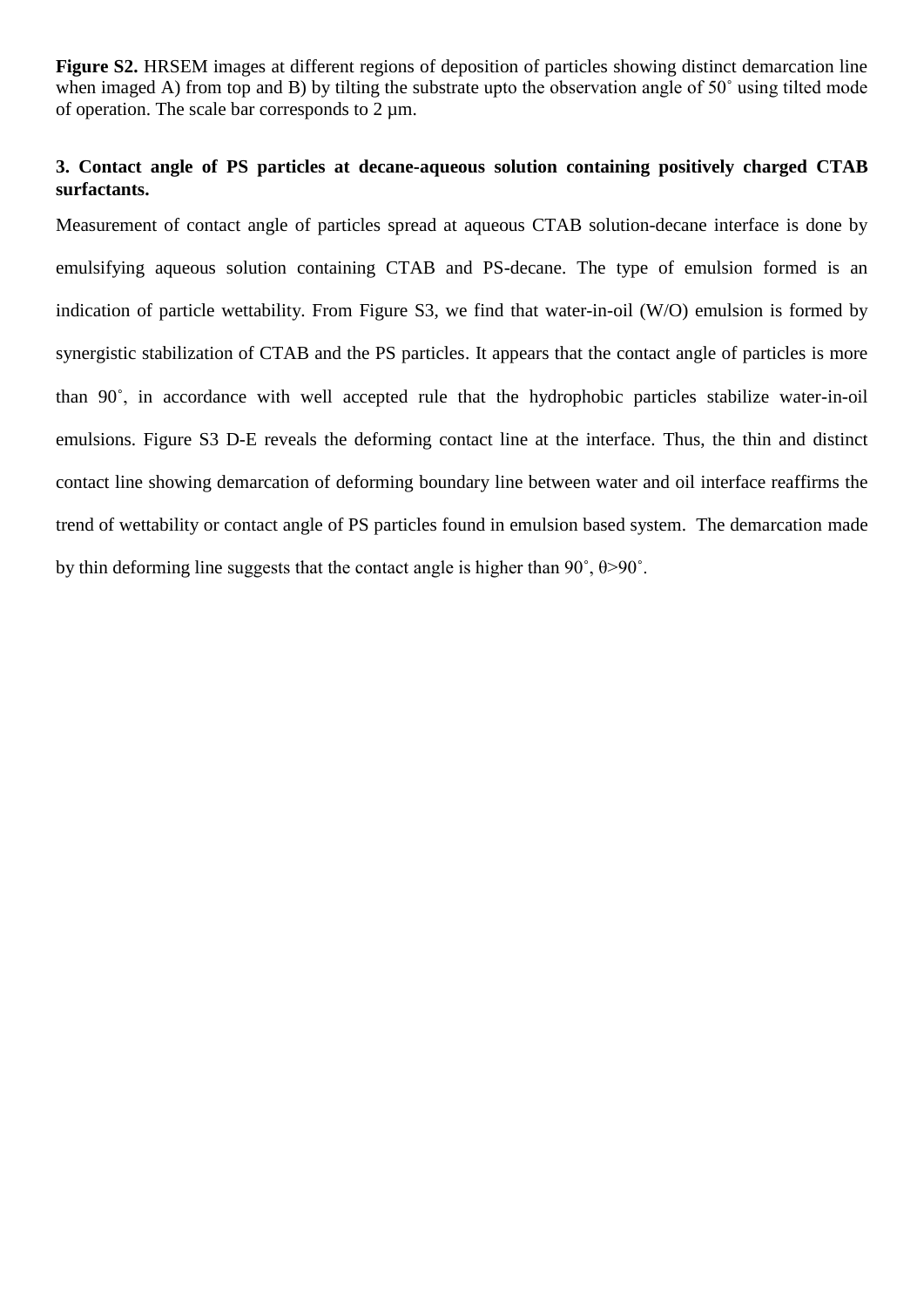

Figure S3. A qualitative assessment of contact angle of particles using emulsion route, A) glass vial showing water-in-oil emulsion, B-C) inverted microscope images at different magnification showing water droplets stabilized by particles, D) HRSEM image showing distinct demarcation line when obtained by tilting the particles upto the observation angle of 50˚ using tilted mode of operation, E) HRSEM image showing bottom morphology (bottom part of particles is flipped up by peeling off the particles using carbon tape) of particles with the distinct contact line of interface. The scale bar of Figures D-E correspond to 1  $\mu$ m.

From Figure S1-S3, it is clear that the initial contact angle of PS particles at the interface of decane and aqueous suspension of silica, SDS and CTAB are  $63^\circ$ ,  $\approx 90^\circ$  and  $>90^\circ$ , respectively.

### **4. Temperature profile of water and decane medium during heating and cooling cycle**

The complete temperature profile of heating and cooling cycle of water-decane interface is given in Figure S4. From Figure S4, it is clear that the total residence time of the particles exposed at a temperature between 50-60 °C is  $\approx$  40 min. The data for cooling cycle is obtained by turning off the heating element and allowing the sample to cool to room temperature without removing the beaker from the heating element.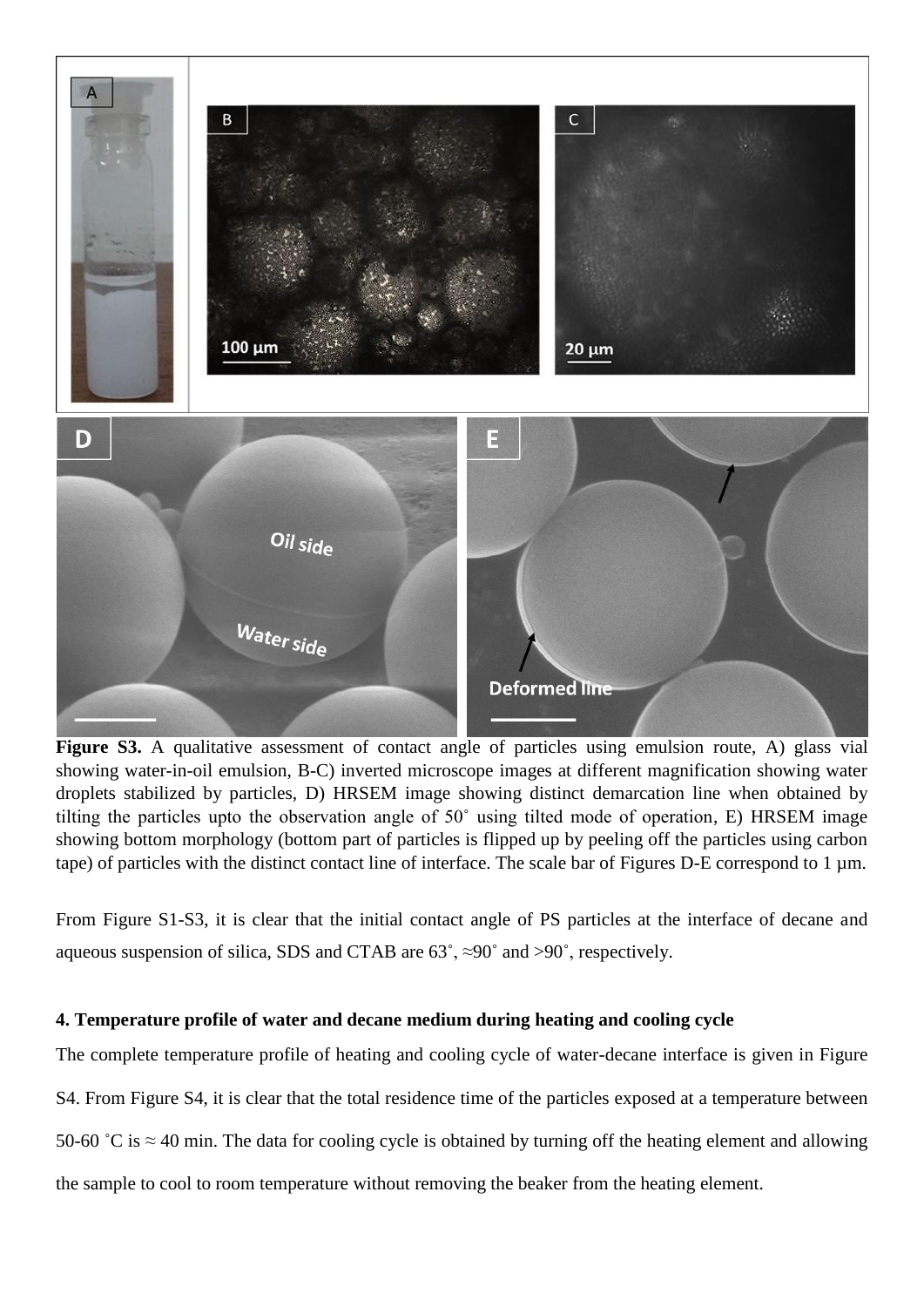

**Figure S4.** Temperature profile of water and oil medium after creating water-decane interface.

#### **5. Effect of apolar media on the deformation of particles**

Figure S5 reveals the intactness of shape when PS particles were heated upto 60˚C for 40 min at water-air and water-octanol interfaces. The structure captured in HRSEM clearly shows the absence of any transformation from spherical to non-spherical shape. The reason for intactness is due to rigidity of the PS particles throughout the experimental time, as the particles are not exposed to temperature close to glass transition temperature when heated at water-air and water-octanol interfaces.



**Figure S5.** HRSEM images showing the absence of any deformation of the particles when heated upto 60˚C (water temperature) at different interfaces A) water-air and B) water-octanol. Scale bar corresponds to 1 µm.